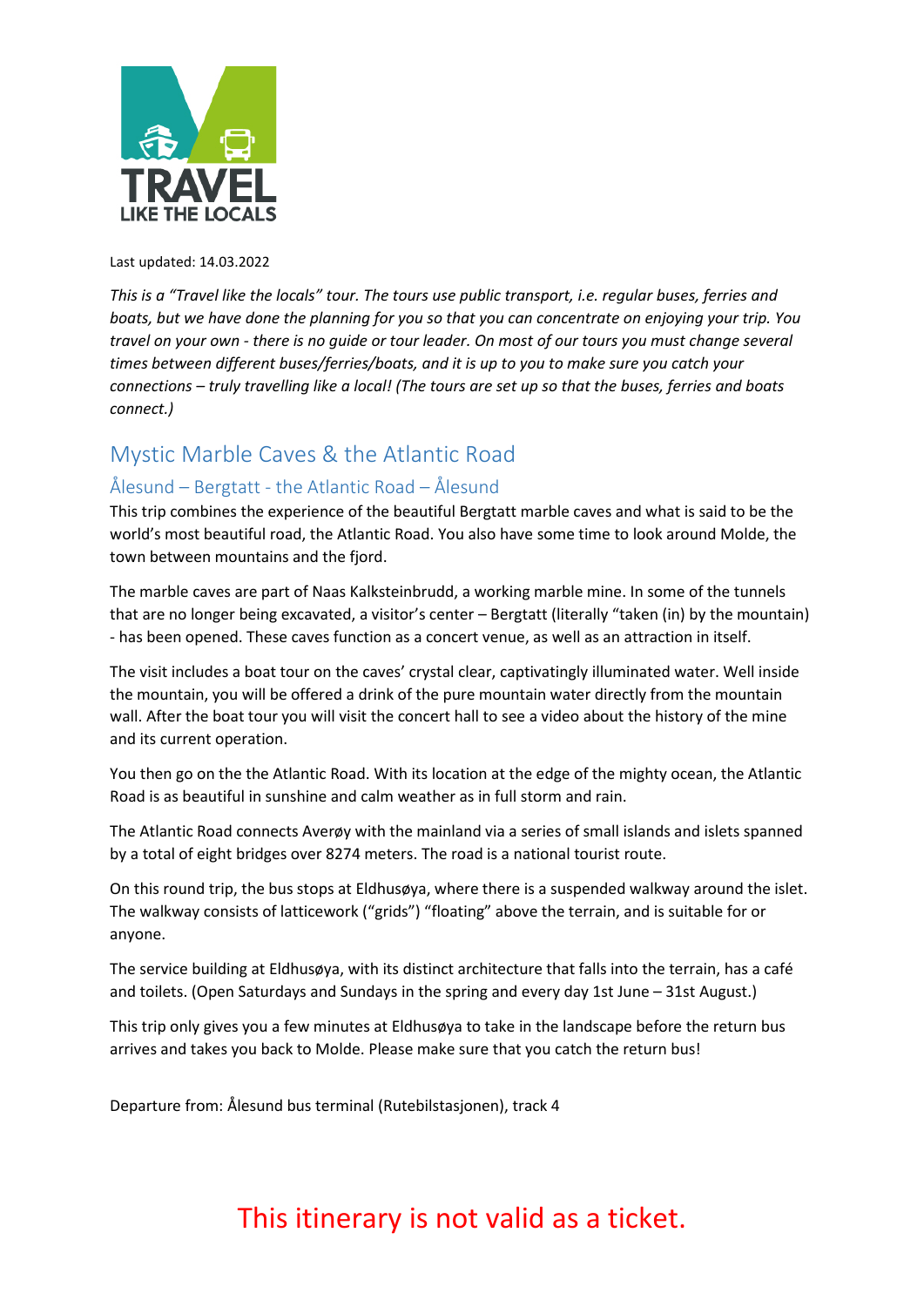

Itinerary and transport information

| Ålesund - Bergtatt - the Atlantic Road - Ålesund |                                          |                  |                 |
|--------------------------------------------------|------------------------------------------|------------------|-----------------|
| 28th May - 21st August 2022                      |                                          | Tuesday - Friday | <b>Bus line</b> |
|                                                  | From Ålesund bus terminal                | 09:55            | 100             |
| To                                               | Molde bus terminal                       | 12:10            |                 |
|                                                  | From Molde bus terminal                  | 13:15            | 532             |
| To                                               | Sylte skole                              | 13:33            |                 |
|                                                  | From Sylte skole                         | 13:33            | 512             |
| To                                               | Bergtatt (Brandsæter)                    | 13:41            |                 |
|                                                  | From Bergtatt (Brandsæter)               | 15:35            | 510             |
| To                                               | The Atlantic Road                        | 16:10            |                 |
|                                                  | From The Atlantic Road                   | 17:28            | 510             |
| <b>To</b>                                        | Eide                                     | 17:50            |                 |
| From Eide                                        |                                          | 17:55            | 512             |
| To                                               | Sylte skole                              | 18:08            |                 |
|                                                  | From Sylte skole                         | 18:11/18:41*     | 532             |
| To                                               | Molde bus terminal                       | 18:35/19:05      |                 |
|                                                  | From Molde bus terminal                  | 20:05            | 100             |
| To                                               | Ålesund city center (Rådhuset i Ålesund) | 22:11            |                 |

\* 30th May - 26th June: 18:11 departure. From 27th June 18:41 departure.

**Ålesund-Molde:** Take bus 100 direction Trondheim-Kristiansund from track 4 at Ålesund bus terminal (Rutebilstasjonen). The bus goes via Sjøholt, Vestnes and Furneset ferry quay to Molde. At Furneset ferry quay, the bus drives on to the ferry. On the ferry, you may leave the bus to visit the ferry's cafeteria and enjoy the beatuiful view from the ferry. Make sure to get on board the bus before the ferry arrives in Molde, and take the bus to Molde bus terminal.

**Molde – Bergtatt:** Take bus 532 from Molde bus terminal track 6 to the bus stop Brandsæter. There you will be picked up and transported to the marble caves. After the visit at the marble caves, you will be transported back to the bus stop.

**Bergtatt (Brandsæter) – the Atlantic Road:** Take bus 512 from Brandsæter to the Atlantic Road. The bus stops at Eldhusøya, next to the service building.

**The Atlantic Road - Molde:** The return bus also departs from outside the service building at Eldhusøya. Go to the bus stop sign that you will see at the end of the parking area (in the direction of Kårvåg) and take bus 510 to Eide. At Eide you switch to bus 512 and take this bus to Sylte skole (Sylte school.) From Sylte school you take bus 532 to Molde traffic terminal. Before 27<sup>th</sup> June the bus departs from Sylte school at 18l.11. From  $27<sup>th</sup>$  June the bus departure is at 18.41.

**Molde-Ålesund:** From Molde, take bus no. 100 marked Ålesund via Volda from track 1 at Molde bus terminal. The bus follows the same route back to Ålesund as on the trip from Ålesund.

## This itinerary is not valid as a ticket.